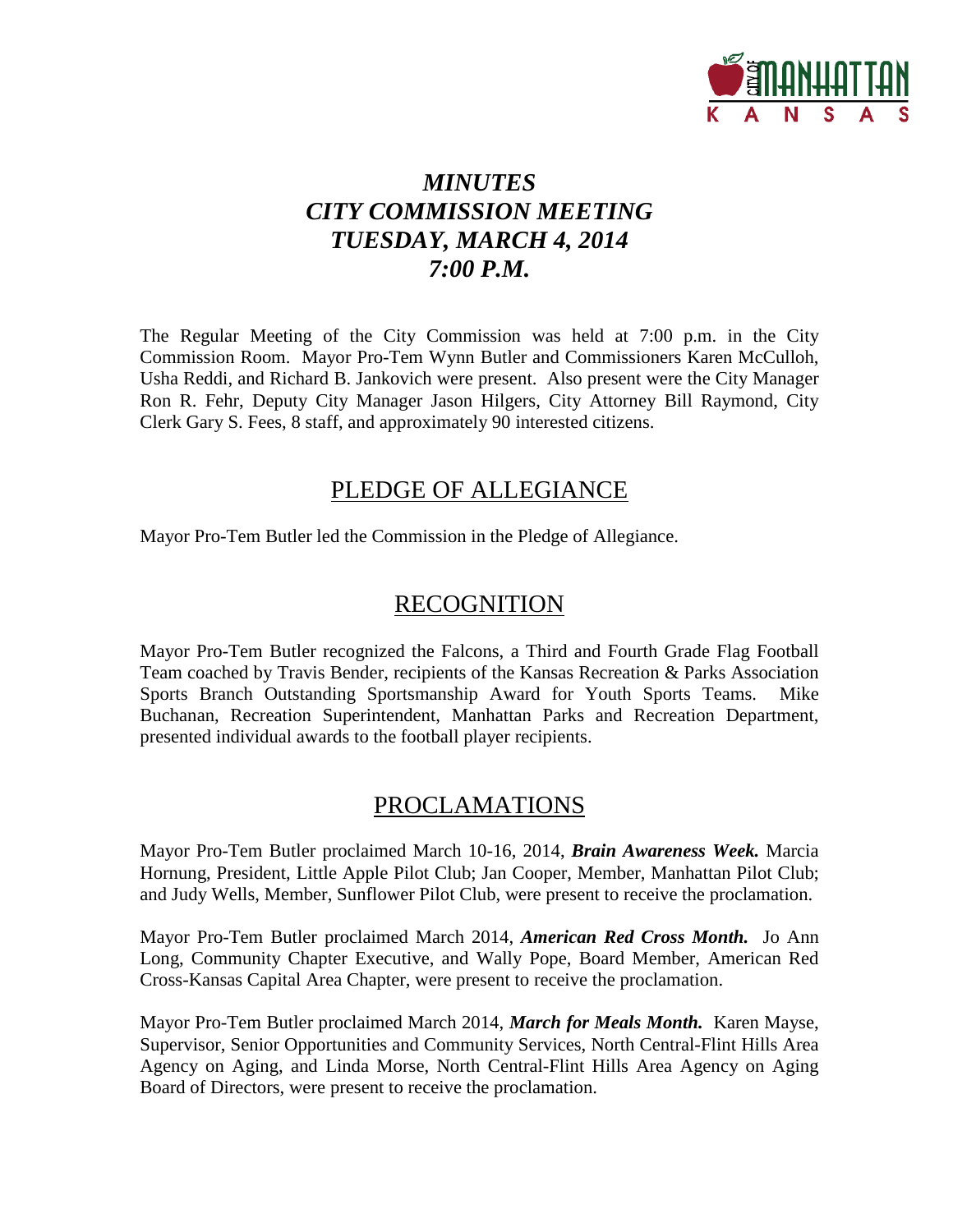# PUBLIC COMMENTS

Mayor Pro-Tem Butler opened the public comments.

Chris Elsey, 2430 Heartland Drive, informed the Commission that he has received letters from the City of Manhattan's Community Development Department indicating that the signage used for their apartment facilities are in violation and needed to be removed. He provided photographs of similar size signs in the community and stated the importance for his business to be able to advertise their properties sufficiently to potential tenants in Manhattan. He asked that the City Commission take into consideration his request and discuss this topic in the future, so that he can continue to use the current signs to advertise their properties.

Richard Hill, representing Landlords of Manhattan, 3513 Stagecoach Circle, informed the Commission that he was concerned with the timing of the code enforcement plans on Sunday for the Fake Patty's Day event and asked that the landlords and property owners have sufficient time to clean-up their properties. He informed the Commission that he met earlier with City Manager Ron Fehr and Director of Fire Services Scott French and appreciated the additional time in order for landlords to clean-up their properties, if necessary, and to reduce the cost of posting violations.

Ron Fehr, City Manager, provided additional information on the item and provided an overview regarding the timing of inspections on Sunday, March 9, 2014.

Katy Oestman, Health Education Coordinator, Riley County Health Department, representing the Flint Hills Wellness Coalition, provided an update on the healthy products available in the vending machines at City Hall and encouraged everyone to use healthy snack options.

Commissioner McCulloh appreciated the efforts of the Flint Hills Wellness Coalition. She expressed her appreciation to Five Star Vending for providing healthy vending snack options and to Brad Streeter who is working with the Wellness Coalition to provide a few more healthy choices for the concessions this summer.

Hearing no other comments, Mayor Pro-Tem Butler closed the public comments.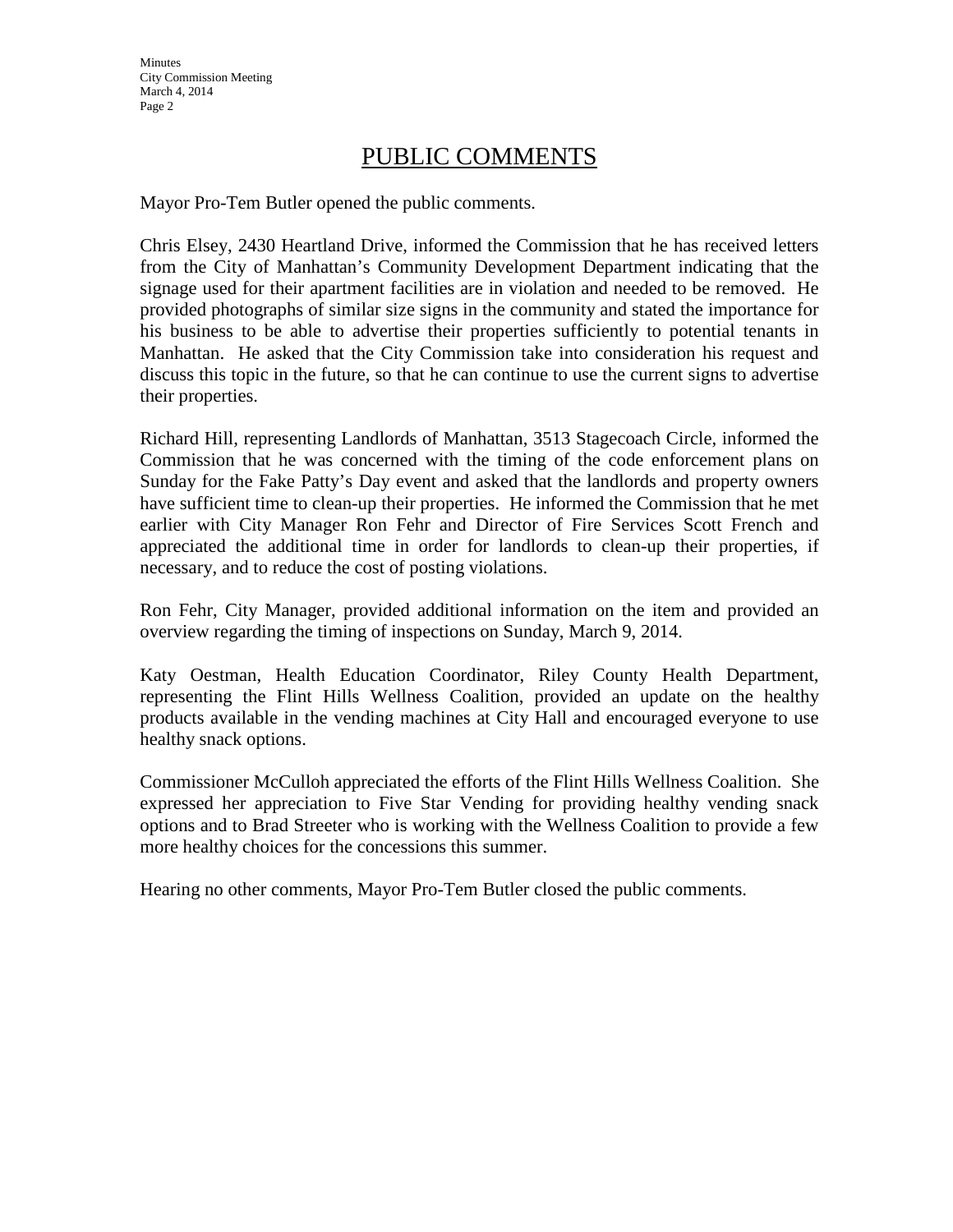# COMMISSIONER COMMENTS

Commissioner Jankovich wished Commissioner McCulloh a Happy Birthday. He congratulated the Manhattan Public Library on a successful book sale over the weekend and extended his wishes to the Boys and Girls Club of Manhattan for their fundraising efforts for Casino Night. He also thanked Lyle Butler, President, Manhattan Area Chamber of Commerce, and his staff for a successful Chamber Annual Banquet. He extended congratulations to Fred Willich as recipient of the Chamber's Volunteer of the Year and to Linda Weis as recipient for Citizen of the Year.

Commissioner Reddi informed the community that a mental health illness forum was held at Kansas State Alumni Center on Monday, March 3, 2014. She encouraged citizens to learn more about mental illness and its stigma. She expressed appreciation in receiving no snow this past weekend and reminded those participating in Fake Patty's Day to be safe and responsible.

Commissioner McCulloh said the Manhattan Public Library raised \$11,000.00 for their annual book sale and that it was a fantastic event. She stated that the City Commission will be challenging the Riley County Commission for Walk Kansas and informed the community that if you are interested in forming a team, to go to the K-State Research and Extension site or the Riley County Extension website for additional information.

Mayor Pro-Tem Butler encouraged the social service agencies to continue to promote the City's utility donation program for social services funding. He encouraged citizens to donate an additional \$1.00 to their monthly utility bill to help make a huge difference to support social service programs.

# CONSENT AGENDA

(\* denotes those items discussed)

## **MINUTES**

The Commission approved the minutes of the Special City Commission Meeting held Tuesday, February 11, 2014, and the Regular City Commission Meeting held Tuesday, February 18, 2014.

## **CLAIMS REGISTER NOS. 2754 AND 2755**

The Commission approved Claims Register Nos. 2754 and 2755 authorizing and approving the payment of claims from February 12, 2014, to February 25, 2014, in the amount of \$243,424.00 and \$2,095,246.53, respectively.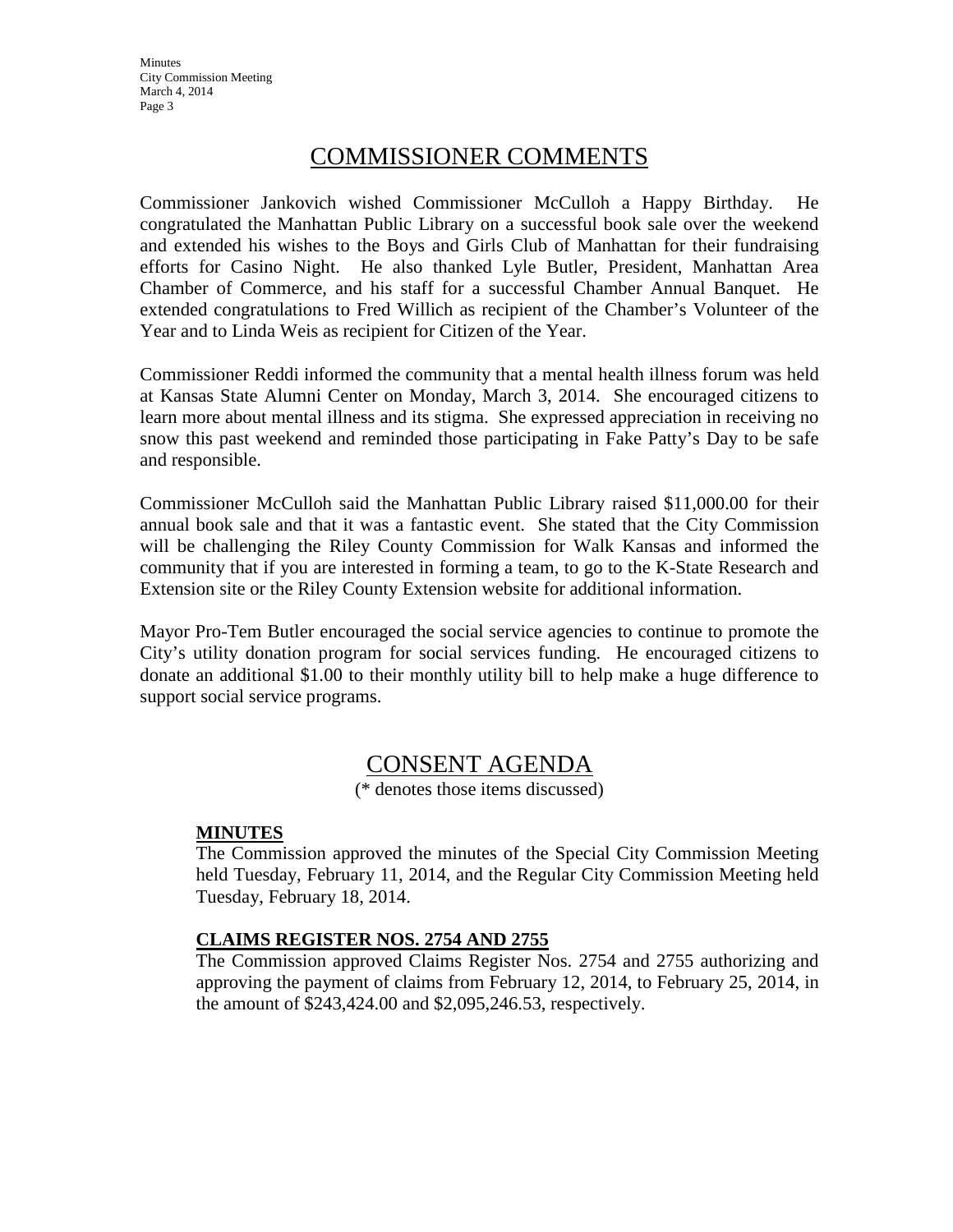# CONSENT AGENDA *(CONTINUED)*

## **ORDINANCE NO. 7064 – REZONE – LOTS 152A – 161B AND TRACT D, PRAIRIE LAKES ADDITION, UNIT 6**

The Commission approved Ordinance No. 7064 rezoning the Lots 152A – 161B and Tract D, Prairie Lakes Addition, Unit 6, from R-3, Multiple-Family Residential District, to R-2, Two-Family Residential District, generally located along the north side of Northfield Road and east of T Dowling Court, based on the findings in the Staff Report *(See Attachment No. 1)*.

### **AMEND – MANHATTAN LEVEE FEASIBILITY STUDY**

The Commission authorized the Mayor to sign a letter amending the Levee Feasibility Study from \$1,915,441.00 to \$2,057,441.00, an increase of \$142,000.00, with the City's share in the amount of \$71,000.00 to be paid from the Stormwater Fund.

## **AMENDMENT – PROFESSIONAL SERVICES – WATER STORAGE TANK ASSET MANAGEMENT PROGRAM (SP1002)**

The Commission authorized the Mayor and City Clerk to execute an amendment to the professional services agreement with Utility Service Co., Inc., of Perry, Georgia, for the addition of the Water Treatment Plant Backwash Tank (CIP #WA116P), to the Water Storage Tank Asset Management Program (SP1002).

## **AWARD CONTRACT – 2014 WELL REHABILITATION PROJECT (WA1402)**

The Commission awarded a contract and authorized the Mayor and City Clerk to execute the contract in the amount of \$48,050.00 with Layne Christensen Company, of Wichita, Kansas, for the 2014 Well Rehabilitation Project (WA1402).

## **EMPLOYMENT AGREEMENT – CITY MANAGER**

The Commission authorized the Mayor and City Clerk to execute the modified Employment Agreement between the City of Manhattan and City Manager Ronald R. Fehr.

## **\* INTERLOCAL AGREEMENT – MUTUAL TRAINING**

Commissioner Jankovich stated that this is a great first step in intergovernmental cooperation to join forces and find cost savings.

The Commission approved the Interlocal Mutual Training Agreement and authorized the Mayor to execute the agreement at a public signing ceremony arranged to accommodate Fort Riley and the participating entities (Geary County, Riley County, and Junction City).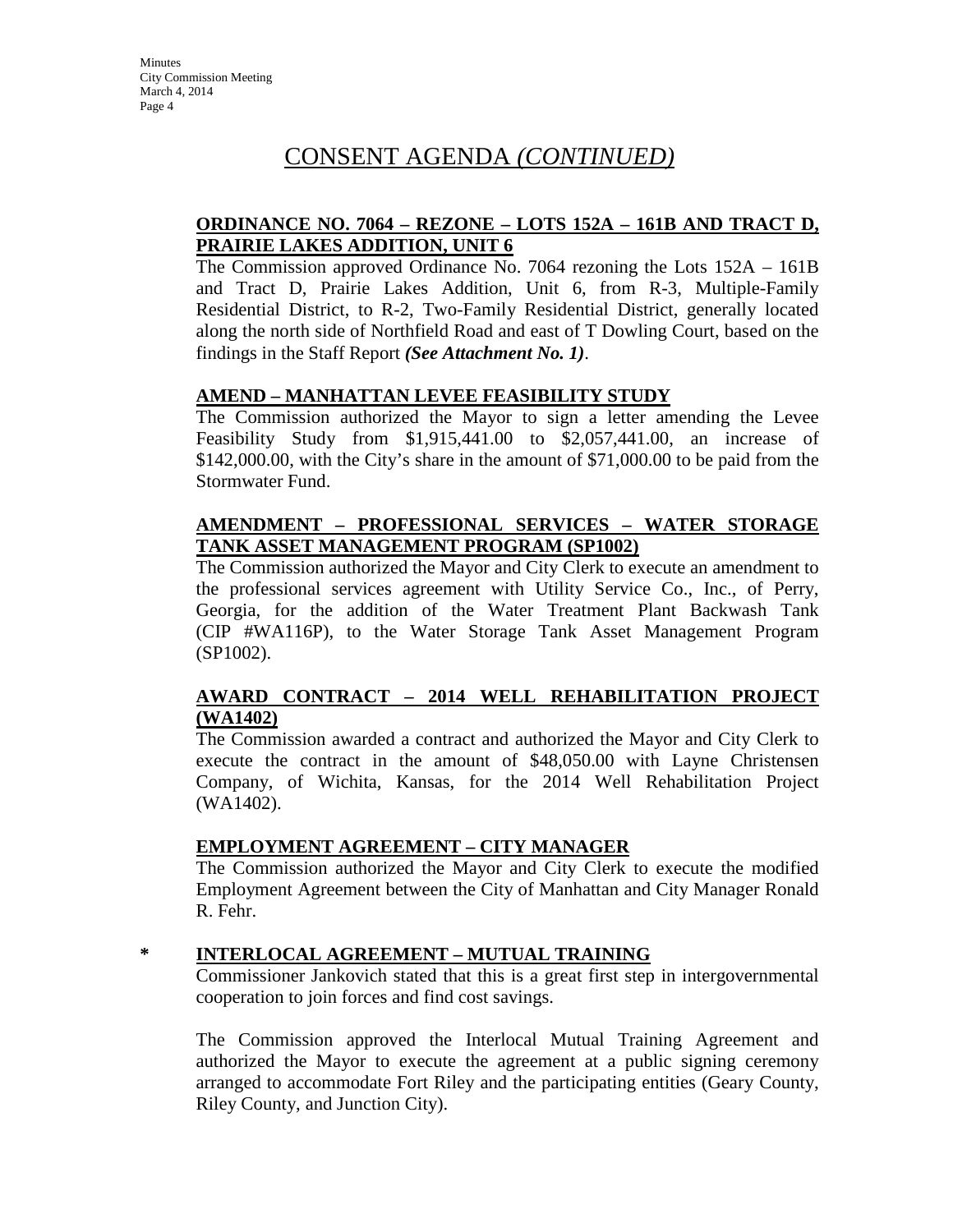# CONSENT AGENDA *(CONTINUED)*

## **PURCHASE – WASTEWATER TREATMENT PLANT – UNIT #3 (CIP #WW078E)**

The Commission authorized the purchase of a 2014 Compact Sport Utility Vehicle for the Wastewater Treatment Plant (Unit #3, CIP #WW078E) in the amount of \$18,139.00, from Schram Chrysler Dodge, of Manhattan, Kansas, to be paid from the Wastewater Fund, and the sale of the existing vehicle as excess property once the replacement vehicle is delivered.

### **\* PURCHASE – COMMUNITY DEVELOPMENT – UNIT #7 (CIP #CD001E)**

Commissioner Jankovich requested that vehicle Unit # 7 be awarded to Briggs Auto Group, of Manhattan, Kansas, versus awarding the item to an outside dealership.

Ron Fehr, City Manager, provided clarification on the item and stated that the request is already reflected in the recommended motion.

The Commission authorized the purchase of a 2014 Four (4) Door compact Sedan for Community Development (Unit #7, CIP #CD001E) in the amount of \$14,635.00 from Briggs Auto Group, of Manhattan, Kansas, to be paid from the General Fund, and the sale of the existing vehicle as excess property once the replacement vehicle is delivered.

#### **PURCHASE – TRAFFIC DIVISION – UNIT #17 (CIP #TR034E)**

The Commission authorized the purchase of a 2014 half-ton pickup truck for the Traffic Division (Unit #17, CIP #TR034E) from the State Contract in the amount of \$16,163.00, to be paid from the General Fund, and the sale of the existing vehicle as excess property once the replacement vehicle is delivered.

## **PURCHASE – PARKS AND RECREATION DEPARTMENT - UNIT #72, (CIP #CP030E)**

The Commission authorized the purchase of a 2014 half-ton pickup truck for the Parks and Recreation Department (Unit #72, CIP #CP030E) from the State Contract in the amount of \$16,163.00 for the base bid, \$853.00 for Option A, \$20.00 for Option B, and \$320.00 for Option C, for a total amount of \$17,356.00, to be paid from the General Fund, and the sale of the existing vehicle as excess property once the replacement vehicle is delivered.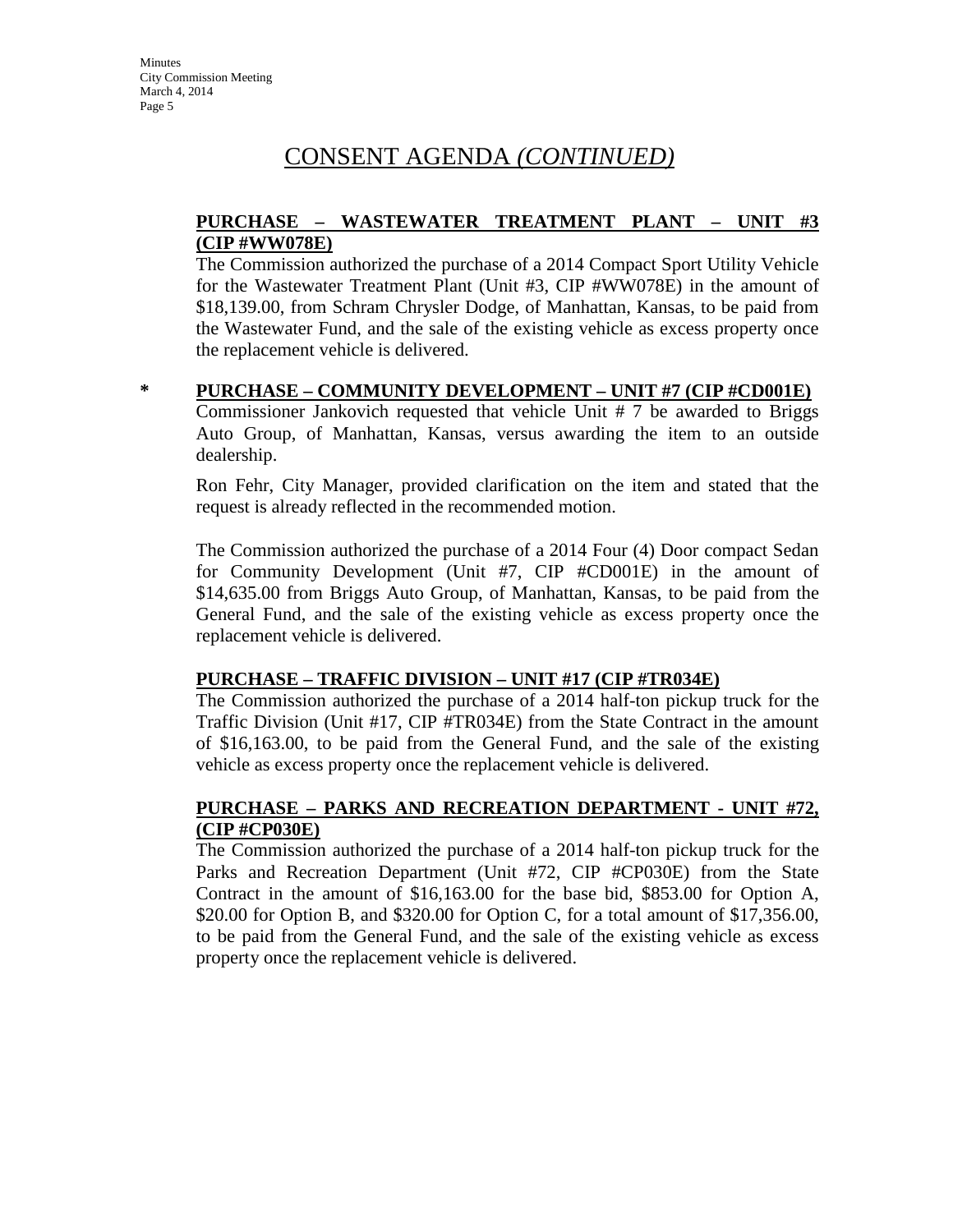# CONSENT AGENDA *(CONTINUED)*

### **PURCHASE – SUNSET ZOO – UNIT #88 (CIP #SZ005E)**

The Commission authorized the purchase of a 2014 12 passenger van for Sunset Zoo (Unit #88, CIP #SZ005E) from Roberts Chevrolet, of Platte City, Missouri, in the amount of \$22,160.00 for the base bid, \$395.00 for Option A, \$1,020.00 for Option B, \$50.00 for Option C, \$40.00 for Option D, and \$40.00 for Option E, for a total amount of \$23,705.00, to be paid from the General Fund, and the sale of the existing vehicle as excess property once the replacement vehicle is delivered.

## **PURCHASE – FIRE DEPARTMENT – UNIT #124 (CIP #FR017E)**

The Commission authorized the purchase of a 2014 full-size sport utility vehicle for the Fire Department (Unit #124, CIP #FR017E) from the State Contract in the amount of \$32,238.00, to be paid from the Fire Equipment Reserve Fund, and the sale of the existing vehicle as excess property once the replacement vehicle is delivered.

## **BOARD APPOINTMENT – ARTS AND HUMANITIES ADVISORY BOARD**

The Commission approved the re-appointment of Todd Holmberg, 3621 Hawthorne Woods Terrace, to a three-year term on the Arts and Humanities Advisory Board. Mr. Holmberg's term will begin April 1, 2014, and will expire March 31, 2017.

After discussion, Commissioner McCulloh moved to approve the consent agenda. Commissioner Jankovich seconded the motion. On a roll call vote, motion carried 4-0.

# GENERAL AGENDA

#### **AGREEMENT - AUDIT SERVICES**

Bernie Hayen, Director of Finance, presented an overview of the item.

Commissioner Jankovich provided an overview of the process and recommendation of the Municipal Audit Committee's unanimous decision to select Varney & Associates. He then responded to questions from the Commission on the Committee's process and rationale for making a recommendation with Varney & Associates.

Bernie Hayen, Director of Finance, responded to questions from the Commission regarding the process and recommendation. He stated that this is a one-year audit contract with an extension of annual renewals for a four-year period.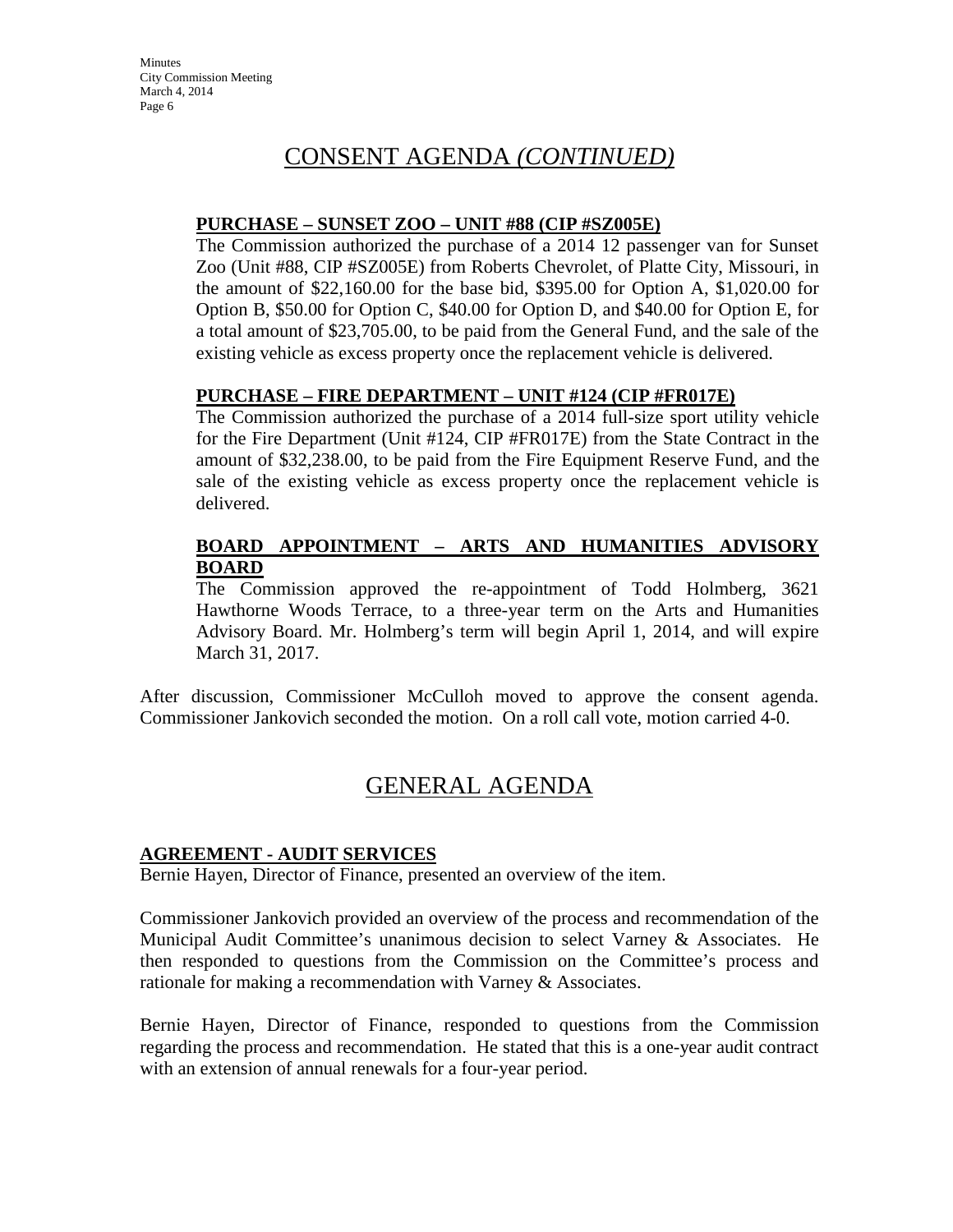# GENERAL AGENDA *(CONTINUED)*

## **AGREEMENT - AUDIT SERVICES** *(CONTINUED)*

After discussion and comments from the Commission, Commissioner Jankovich moved to authorize City Administration to finalize and the Mayor and City Clerk to execute a oneyear audit contract with the firm of Varney & Associates, of Manhattan, Kansas, and the extension of annual renewals to this contract for a four-year period of time. Commissioner Reddi seconded the motion. On a roll call vote, motion carried 4-0.

## **REQUEST - ALLOW TEMPORARY BEER GARDEN ADJACENT TO CITY PARK PAVILION**

Jason Hilgers, Deputy City Manager, presented background information on a request to allow the consumption of alcohol in City Park, in a secured area that will function as an extension of the Wefald Pavilion. He stated the request is for the Rhythm and Brews event that is to take place in the City Park Pavilion on Friday, August 1 and Saturday, August 2, 2014, which combines two events that currently take place in the community, a road race known as the Brew to Shoe and the Little Apple Music Festival, with a new event proposed for a Home Brew Competition. He then responded to questions from the Commission regarding the proposed time of the events, number of Arts in the Park events planned, and the associated budget for the Arts in the Park series.

After discussion and comments from the Commission, Jason Hilgers, Deputy City Manager, responded to additional questions from the Commission. He stated that the request to allow for the consumption of alcohol comes with a pledge to donate profits to the Manhattan Arts in the Park program.

Commissioner Reddi voiced concern with the request. She stated that the Arts in the Park series is a family event and felt that this event with alcohol could be held at another time.

After discussion and comments from the Commission, Commissioner Jankovich moved to approve Resolution No. 030414-A authorizing the consumption of alcohol in City Park, within a restricted area, for the Rhythm and Brews Special Event on August 1 and August 2, 2014. Commissioner McCulloh seconded the motion.

On a roll call vote, motion carried 3-1, with Commissioner Reddi voting against the motion.

Mayor Pro-Tem Butler requested that this event be separate from advertising with other Arts in the Park events.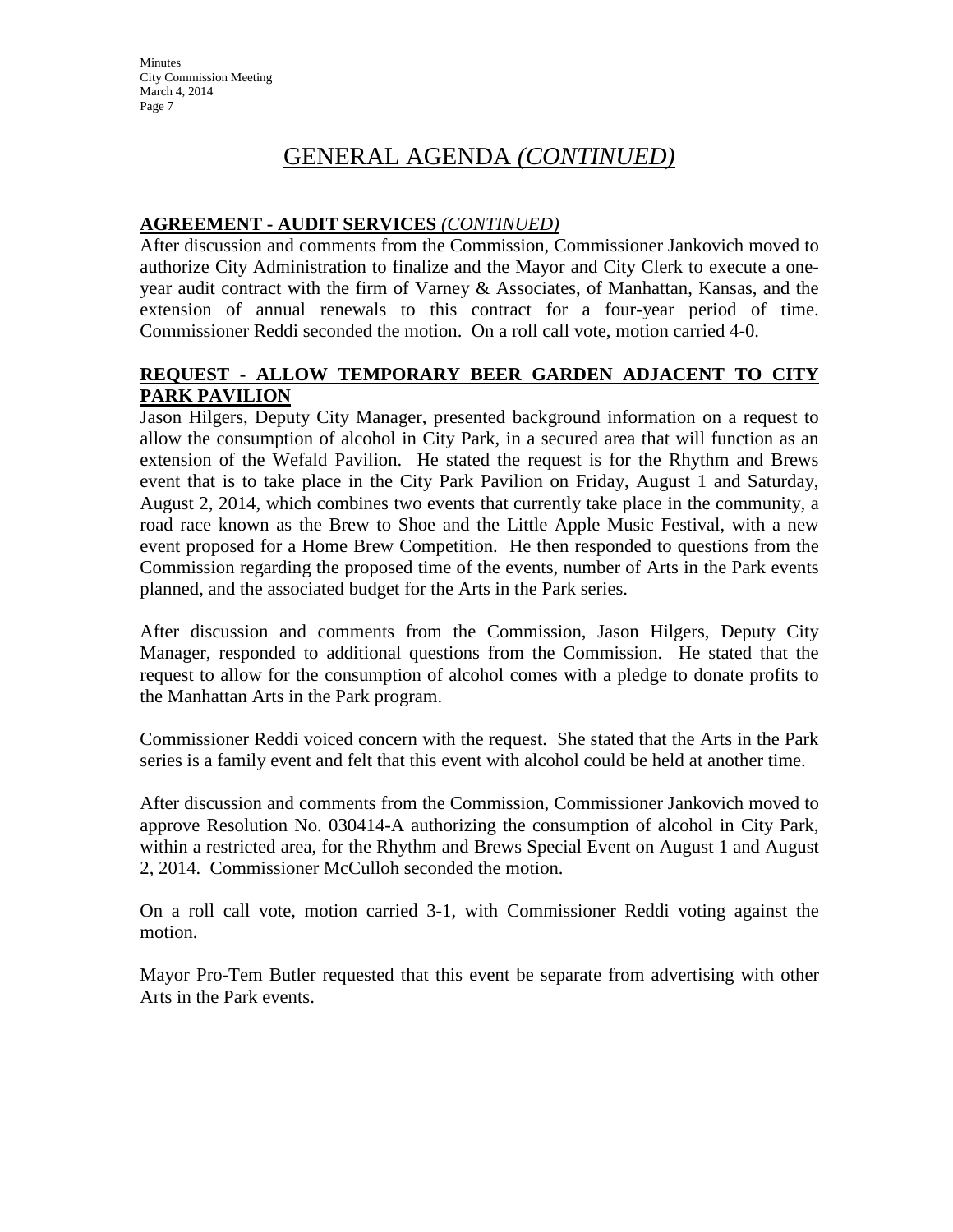# GENERAL AGENDA *(CONTINUED)*

### **DISCUSSION - K-18/K-113 INTERSECTION DESIGN**

Peter Clark, Civil Design/Traffic Engineer, presented background information on the item. He also provided an overview of the project and highlighted aspects of the project regarding public involvement, alternative comparisons, proposal development, diverging diamond operations, and similar intersection designs in Kansas, bicycle and pedestrian facilities, demonstrated vehicular movements through the interchange, and feedback received at the public meetings. He then responded to questions from the Commission.

Rob Ott, Director of Public Works, presented information on the coordination with the Kansas Department of Transportation (KDOT) on this project and the preference for a diverging diamond at this intersection. He highlighted the revised grant offer from KDOT, project costs and coordination with KDOT, and the City of Manhattan financing share. He then responded to questions from the Commission regarding connecting links for pedestrians and bicyclists, connectivity with the bridge, and highlighted the five diverging diamond intersections under design in the state of Kansas.

Peter Clark, Civil Design/Traffic Engineer, responded to questions from the Commission regarding experiences with traffic back-ups and discussions with KDOT officials.

Rob Ott, Director of Public Works, informed the Commission that KDOT has expressed that they are not interested in using grant funds for an interim fix for this intersection. He also stated that there are capacity and pedestrian safety issues with the bridge on K-18. He responded to additional questions about connectivity and timeframe for the project to be designed and bid, based on the terms of the grant from KDOT.

After further discussion regarding project involvement with the Kansas Department of Transportation and comments from the Commission, there was a desire to proceed forward with the K-18/K-113 diverging diamond interchange design.

Ron Fehr, City Manager, provided clarification on the item.

This was a discussion item only and no formal action was taken.

#### **DISCUSSION - BLUE EARTH PLAZA OPTIONS FROM DR. COATES' CLASS**

Gary Coates, Professor of Architecture, Kansas State University, provided a historical perspective on ideas for the South Redevelopment area. He informed the Commission that eight third-year architecture studio student groups have worked on designs that advance the master plan for the Blue Earth Plaza for everyone in the community to enjoy and are on display in the City Commission Room lobby. He stated that three student groups will present to the Commission their design visions with the anticipation that a budget framework and future request for proposal process can be developed and implemented for local architects and students to participate.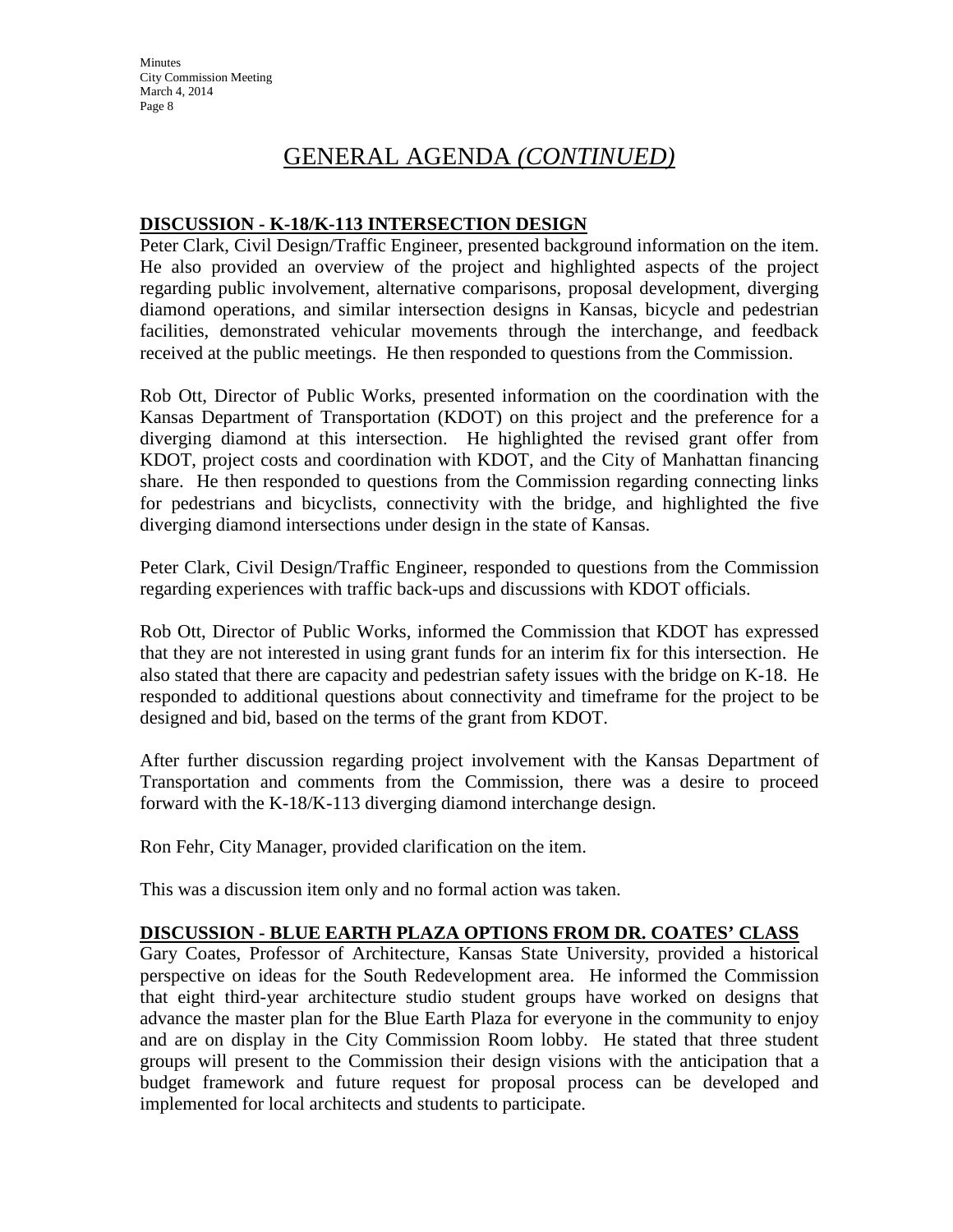# **GENERAL AGENDA (CONTINUED)**

#### DISCUSSION - BLUE EARTH PLAZA OPTIONS FROM DR. COATES' CLASS (CONTINUED)

The three architecture student groups presenting their designs to the Commission were Nico Rallo and Shannon Hush; Anthony Pandino and Kelly Weckman; and Cody Anderson and Noah Volz. Following their presentations, the student groups responded to questions from the Commission.

Brad Everett, representing Hilton Garden Inn, responded to questions from the Commission regarding noise concerns with a few of the hotel guests. He provided additional information on events and activities held at the Blue Earth Plaza.

George LeRoux, President, Downtown Farmers Market, stated that there are logistical issues with a Saturday Farmer's Market at this location. He informed the Commission that it may work for the Wednesday Farmer's Market, but could not make a decision on the location without discussing this with the Farmer's Market membership. He stated that vendors will need to be able to use their trailers and pickups and, indicated that they are not too noisy for surrounding neighbors.

After discussion, the Commission thanked the student groups and Dr. Gary Coates for presenting their great designs and unique ideas.

This was a discussion item only and no formal action was taken.

#### **ADJOURNMENT**

At 9:35 p.m., the Commission adjourned.

MMC, City Clerk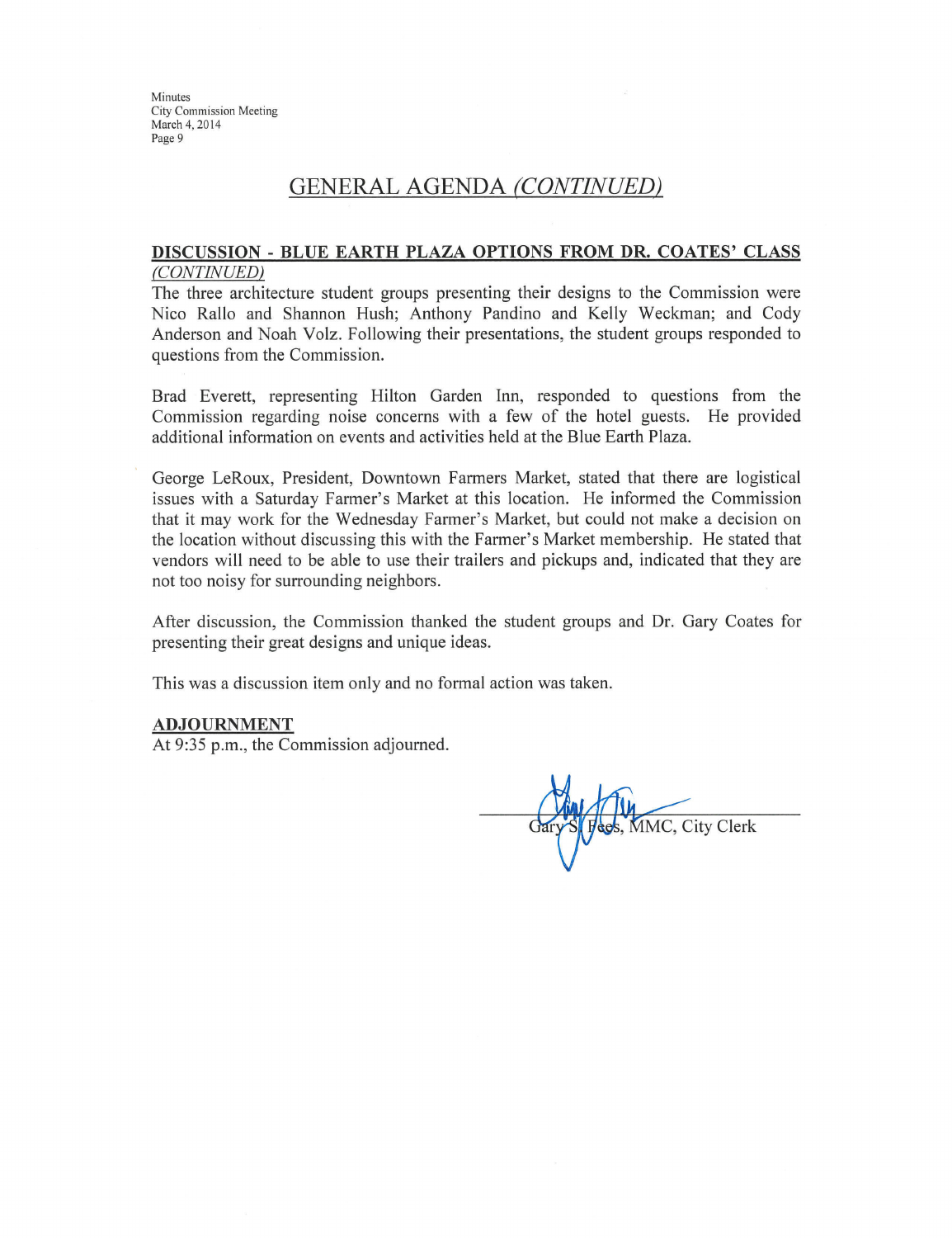#### **STAFF REPORT**

## **ON AN APPLICATION TO REZONE PROPERTY**

**FROM:** R-3, Multiple-Family Residential District.

**TO:** R-2, Two-Family Residential District.

**APPLICANT:** Jeff Hancock – SMH Consultants

**ADDRESS:** 4201B Anderson Avenue, Suite 2, Manhattan, KS 66503

**OWNER:** MANKAN, LLC – Brandt J. Rudzinski

**ADDRESS:** 1812 Fair Lane, Manhattan, KS 66502.

**LOCATION: G**enerally located 150 feet east of the intersection of Donnas Way and Northfield Road, along the north side of Northfield Road and east of T Dowling Court.

**AREA:** 2.56 acres

#### DATE OF PUBLIC NOTICE PUBLICATION: December 26, 2014

## **DATE OF PUBLIC HEARING: PLANNING BOARD:** January 23, 2014 **CITY COMMISSION:** February 18, 2014

#### **THIRTEEN MATTERS TO BE CONSIDERED WHEN REZONING**

- **1. EXISTING USE:** Developing, residential neighborhood. The site is currently an undeveloped tract.
- **2. PHYSICAL AND ENVIRONMENTAL CHARACTERISTICS:** The site is generally flat and drains to the south towards Prairie Lake. The area is developing with new streets and utilities for residential developments.

#### **3. SURROUNDING LAND USE AND ZONING:**

**(1) NORTH:** Brookfield Residences' apartments, Walters Drive, Eisenhower Middle School and City of Manhattan ball fields and single-family dwellings ; Residential PUD, and R-1, Single-Family Residential Districts,.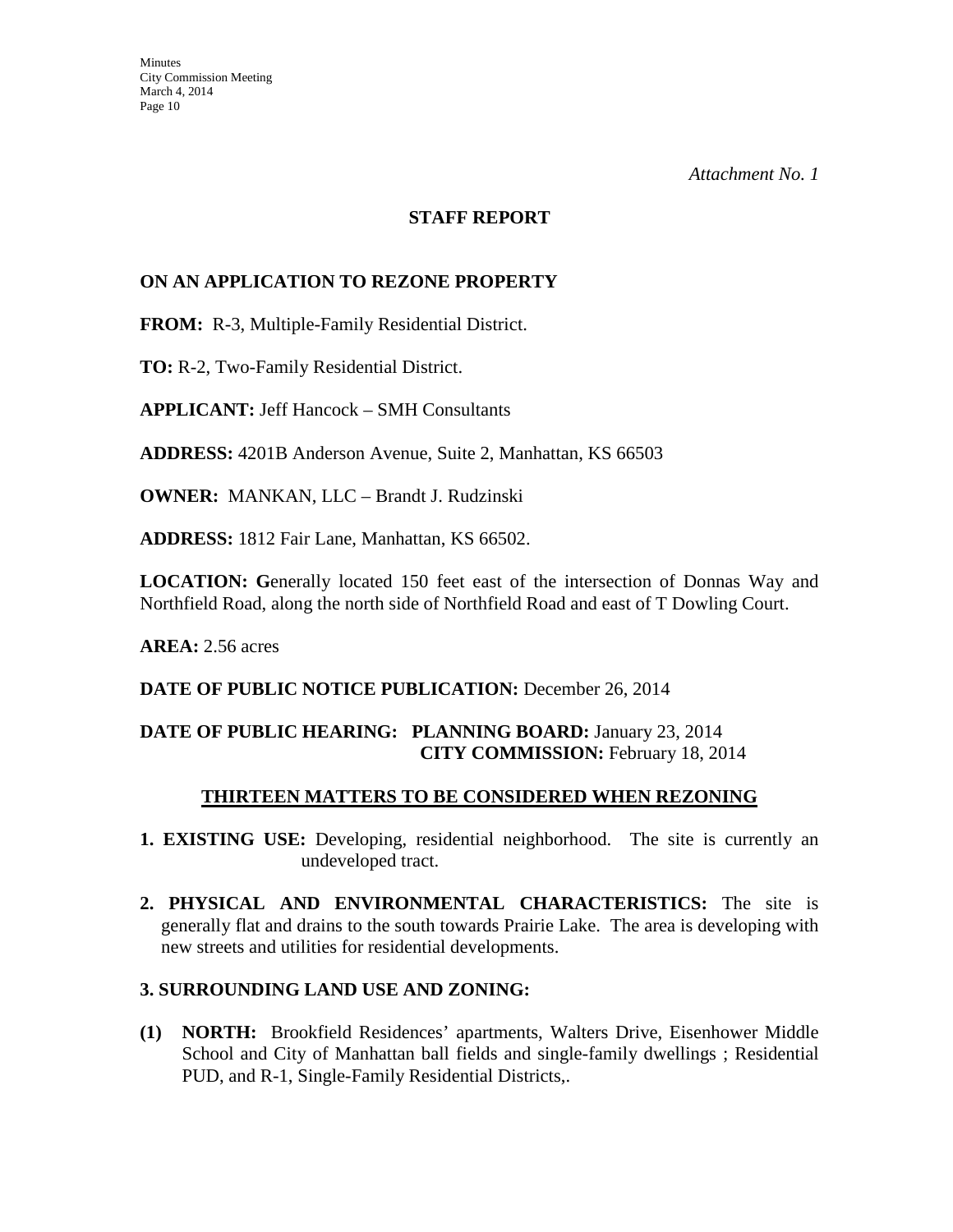- **(2) SOUTH:** Prairie Lakes and developing residential neighborhood of two family dwellings; R-2 District.
- **(3) EAST:** Northlake Addition single-family subdivisions; R-2 Districts.
- **(4) WEST:** Developing single-family and two-family portion of Prairie Lakes, Units 6 and 3, single-family and two-family homes in the Northfield Additions, and Butterfield Road; R-3, Multiple-Family Residential District and R-2 District.
- **4. GENERAL NEIGHBORHOOD CHARACTER:** The surrounding neighborhood can be generally characterized as a developing low-density residential neighborhood. An existing multiple-family apartment complex is located immediately to the north. Eisenhower Middle School and the baseball complex are located to the northwest and is part of the established residential neighborhood. Areas of Prairie Lakes to the immediate west and to the south are under development as single-family, single-family attached and two-family dwellings.

The area to be rezoned is currently undeveloped and was platted for single-family attached or two-family dwellings as Prairie Lake Addition, Unit 6.

- **5. SUITABILITY OF SITE FOR USES UNDER CURRENT ZONING:** The site is suitable under its current zoning district regulations. The R-3 District allows for a wide variety of residential uses, including single-family, two-family and multiple-family dwellings.
- **6. COMPATIBILITY OF PROPOSED DISTRICT WITH NEARBY PROPERTIES AND EXTENT TO WHICH IT MAY HAVE DETRIMENTAL AFFECTS:** The surrounding properties consist of low-density residential uses with single-family, single-family attached and two-family dwellings in the Brookfield, Prairie Lakes, Butterfield and Northlake neighborhoods. The lone exception is the Brookfield Residents apartment complex immediately to the north of the site. The Final Plat of Prairie Lake Addition, Unit 6, shows twenty-eight (28) single-family attached residential lots. The rezoning may reduce the impacts of traffic, light and noise compared to the high density uses allowed in the R-3 District. The proposed rezoning will be compatible with existing R-2 Districts in the nearby low-density residential neighborhoods.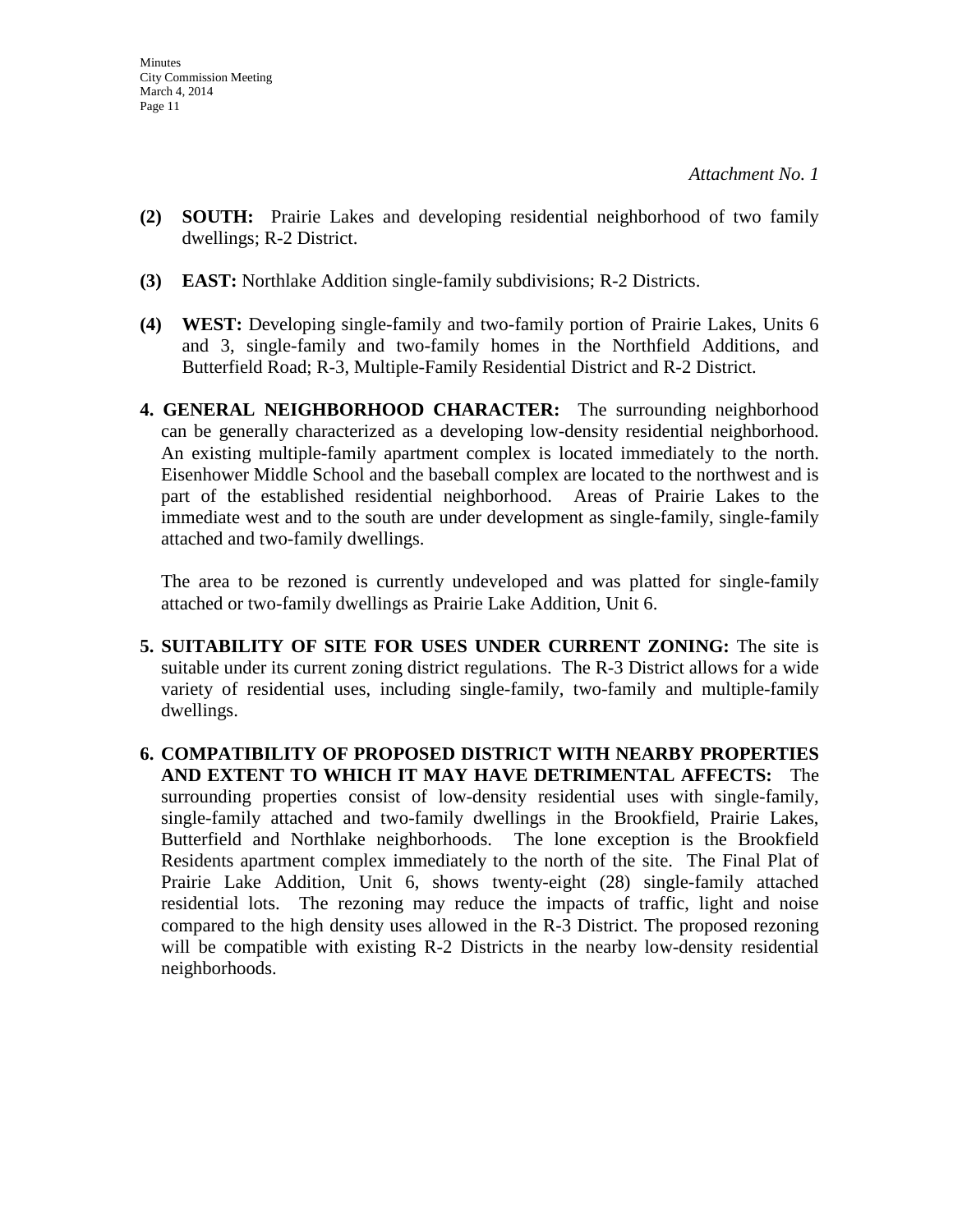**7. CONFORMANCE WITH COMPREHENSIVE PLAN: THE NORTHEAST PLANNING AREA FUTURE LAND USE MAP OF THE MANHATTAN URBAN AREA COMPREHENSIVE PLAN SHOWS THE REZONING SITE AS RESIDENTIAL LOW/MEDIUM DENSITY (RLM). THE DENSITY RANGE FOR THE RLM DESIGNATION IS ONE-DWELLING UNIT UP TO ELEVEN DWELLING UNITS PER NET ACRE. THE EXISTING R-3 DISTRICT ALLOWS MORE THAN 19 DWELLING UNITS PER NET ACRE.** *(NOTE: AS A PART OF THE ANNEXATION, REZONING TO R-3 DISTRICT AND PLATTING, THE OWNER FILED A RESTRICTIVE COVENANT WITH THE RILEY COUNTY REGISTER OF DEEDS (BOOK 817, PAGE 4154 – 4156), WHICH LIMITS DENSITY TO NO MORE THAN 18 DWELLING UNITS PER NET ACRE. THE SITE IS ADJACENT TO AN AREA IN THE NORTHEAST PLANNING AREA FUTURE LAND USE MAP THAT IS SHOWN AS BEING IN THE RMH CATEGORY, WHICH RECOMMENDS A DENSITY RANGE OF ELEVEN TO 19 UNITS PER ACRE. THE PROPOSED R-2 DISTRICT IS MORE RESTRICTIVE THAN THE COVENANT.)*

### **APPLICABLE RLM POLICIES** *(IN ITALICS)* **OF THE COMPREHENSIVE PLAN INCLUDE:**

#### *Residential Low/Medium Density (RLM)*

#### *RLM 1: Characteristics*

*The Residential Low/Medium Density designation incorporates a range of singlefamily, single-family attached, duplex, and town homes, and in appropriate cases include complementary neighborhood-scale supporting land uses, such as retail, service commercial, and office uses in a planned neighborhood setting, provided they conform with the policies on Neighborhood Commercial Centers. Small-scale multiple-family buildings and condominiums may be permissible as part of a planned unit development, or special mixed-use district, provided open space requirements are adequate to stay within desired densities.* 

#### *RLM 2: Appropriate Density Range*

*Densities in the Residential Low/Medium designation range between less than one dwelling unit/acre up to 11 dwelling units per net acre.* 

#### *RLM 3: Location*

*Residential Low/Medium Density neighborhoods typically should be located where they have convenient access and are within walking distance to community facilities and services that will be needed by residents of the neighborhood, including schools, shopping areas, and other community facilities. Where topographically feasible, neighborhoods should be bounded by major streets (arterials and/or collectors) with a direct connection to work, shopping and leisure activities.*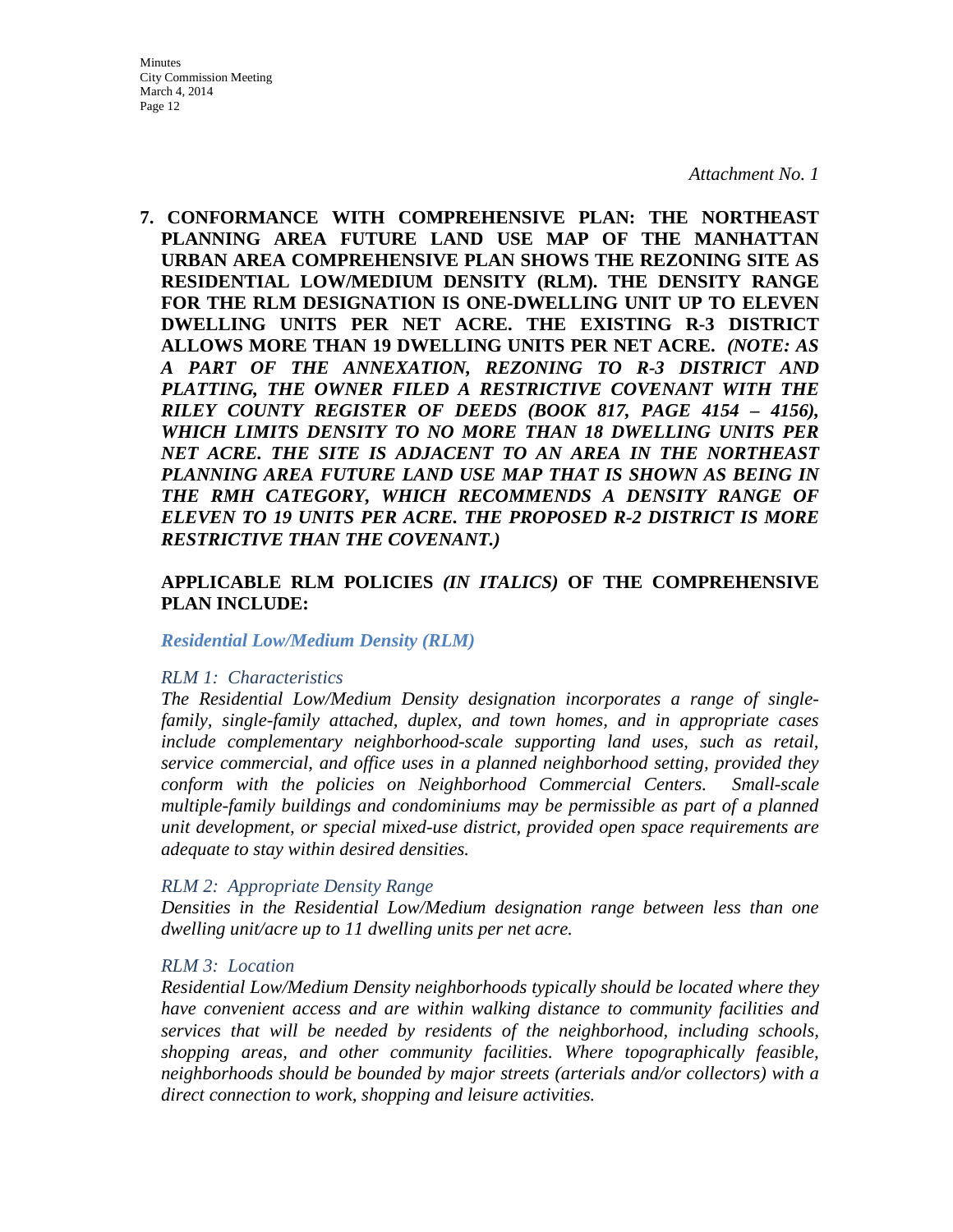#### *RLM 3: Variety of Housing Styles*

*To avoid monotonous streetscapes, the incorporation of a variety of housing models and sizes is strongly encouraged in all new development.* 

The area of Prairie Lake Addition, Unit 6 that is proposed to be rezoned to R-2 District would have a residential density of 7.95 dwelling unit per net acre. The entire Prairie Lake Addition, Unit 6 has a density of 7.80 dwelling unit per net acre.

The proposed rezoning conforms to the Comprehensive Plan.

## **8. ZONING HISTORY AND LENGTH OF TIME VACANT AS ZONED:**

| April 4, 2005   | Manhattan Urban Area Planning Board recommends approval 5-<br>0 of annexation and rezoning of Prairie Lakes from G-1, General<br>Agricultural District, and PDD, Planned Development District, to<br>R-2, Two-Family Residential District, and from G-1, General<br>Agricultural District, to R-3, Multiple-Family Residential<br>District. |
|-----------------|---------------------------------------------------------------------------------------------------------------------------------------------------------------------------------------------------------------------------------------------------------------------------------------------------------------------------------------------|
| April 18, 2005  | Manhattan Urban Area Planning Board considers the Preliminary<br><b>Plat of Prairie Lakes</b>                                                                                                                                                                                                                                               |
| April 19, 2005  | City Commission approves first reading of annexation and<br>rezoning of Prairie Lakes on a vote of 5-0.                                                                                                                                                                                                                                     |
| May 3, 2005     | City Commission approves Ordinance No. 6471 annexing and<br>Ordinance Nos. 6472 & 6473 rezoning Prairie Lakes.                                                                                                                                                                                                                              |
| June 6, 2005    | Manhattan Urban Area Planning Board approves the Final Plats<br>of Prairie Lakes Addition, Units 1 and Unit 2.                                                                                                                                                                                                                              |
| June 21, 2005   | City Commission accepts the easements and rights-of-ways as<br>shown on the Final Plats of Prairie Lakes Addition, Units 1 and<br>Unit 2.                                                                                                                                                                                                   |
| August 7, 2006  | Manhattan Urban Area Planning Board approves the Final Plat<br>of Prairie Lakes Addition, Unit 3.                                                                                                                                                                                                                                           |
| October 3, 2006 | City Commission accepts the easements and rights-of-way as<br>shown on the Final Plat of Prairie Lakes Addition, Unit 3.                                                                                                                                                                                                                    |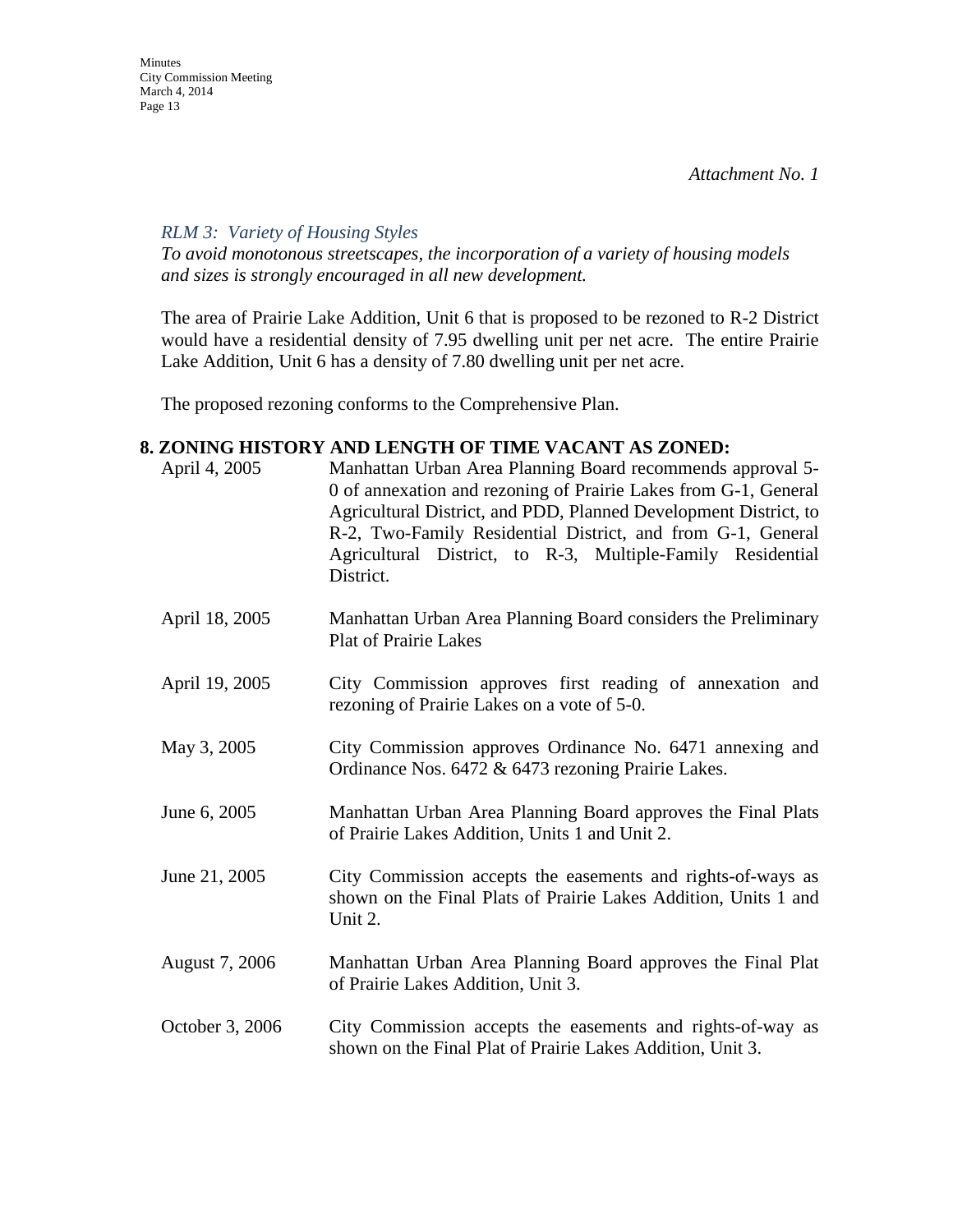*Attachment No. 1* 

| January 18, 2007 | Manhattan Urban Area Planning Board approves Final Plat of |  |  |  |
|------------------|------------------------------------------------------------|--|--|--|
|                  | Prairie Lakes Addition, Unit 4.                            |  |  |  |

- February 6, 2007 City Commission considers consent to Replat, accepts revised restrictive covenant and accepts easements and rights-of-way on Final Plat of Prairie Lakes Addition, Unit 4.
- June 1, 2009 Manhattan Urban Area Planning Board recommends approval 6-0 of the rezoning of the eastern portion of Prairie Lakes Addition, Unit 3, from R-3, Multiple-Family Residential District, to R-2, Two-Family Residential District; and, approves reinstatement and extension of the effective period of approval of the previously approved Preliminary Plat of the Prairie Lakes Addition.
- June 16, 2009 City Commission approves first reading of rezoning of the eastern portion of Prairie Lakes Addition, Unit 3, from R-3, Multiple-Family Residential District, to R-2, Two-Family Residential District.
- July 7, 2009 City Commission approves Ordinance No. 6767 rezoning the eastern portion of Prairie Lakes Addition, Unit 3, from R-3, Multiple-Family Residential District, to R-2, Two-Family Residential District.
- November 15, 2010 Manhattan Urban Area Planning Board approves Final Plat of Prairie Lakes Addition, Unit 5.
- December 7, 2010 City Commission accepts easements and rights-of-way on Final Plat of Prairie Lakes Addition, Unit 5.
- July 2, 2012 Manhattan Urban Area Planning Board approves Final Plat of Prairie Lakes Addition, Unit 6.
- July 17, 2012 City Commission accepts easements and rights-of-way on Final Plat of Prairie Lakes Addition, Unit 6.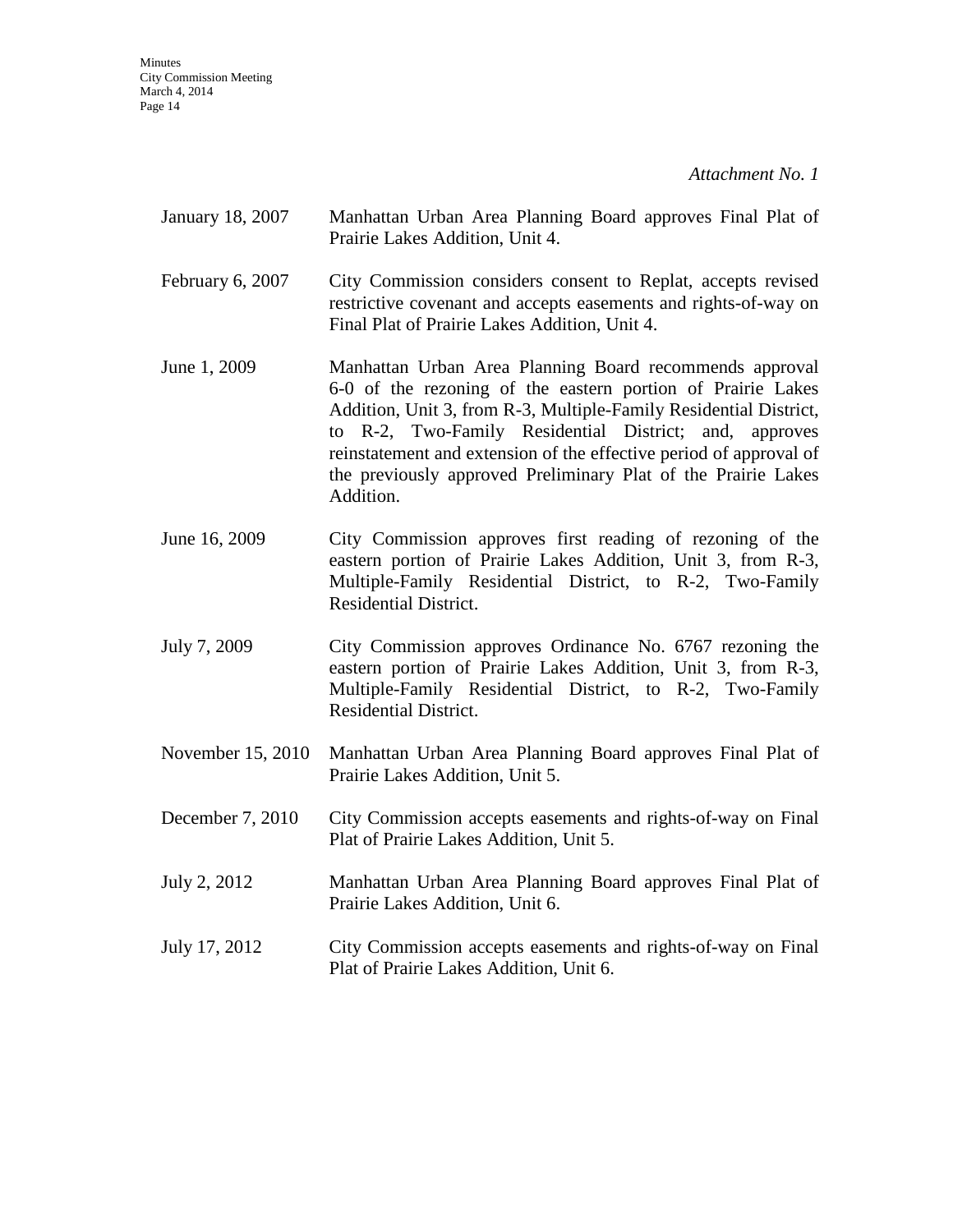#### **9. CONSISTENCY WITH INTENT AND PURPOSE OF THE ZONING ORDINANCE:**

The intent and purpose of the Zoning Regulations is to protect the public health, safety, and general welfare; regulate the use of land and buildings within zoning districts to assure compatibility; and to protect property values. The R-2, Two-Family Residential District, is designed to provide a dwelling zone at a density no greater than two (2) attached dwelling units per 7,500 square feet. Minimum lot area for single-family lot is 6,000 square feet. The minimum lot area for a single-family attached lot is 3,750 square feet per lot. The Final Plat of Prairie Lake Addition, Unit 6, provides for singlefamily attached lots that are sufficient in area to conform to the R-2 District requirements. Lot sizes will allow single-family attached dwelling and two-family dwellings.

- **10. RELATIVE GAIN TO THE PUBLIC HEALTH, SAFETY AND WELFARE THAT DENIAL OF THE REQUEST WOULD ACCOMPLISH, COMPARED WITH THE HARDSHIP IMPOSED UPON THE APPLICANT:** There appears to be no gain to the public that denial would accomplish. No adverse affects on the public health, safety and welfare are known. It may be a hardship upon the owner if the rezoning is denied.
- **11. ADEQUACY OF PUBLIC FACILITIES AND SERVICES:** Adequate street, sanitary sewer and water services are available to serve the rezoning site.

## **12. OTHER APPLICABLE FACTORS:** None

**13. STAFF COMMENTS:** City Administration recommends approval of the proposed rezoning of Lots 152A – 161B, and Tract D, Prairie Lake Addition, Unit 6, from R-3, Multiple-Family Residential District to R-2, Two-Family Residential District based on the findings in the Staff Report.

#### **ALTERNATIVES:**

- 1. Recommend approval of the proposed rezoning of Lots 152A 161B, and Tract D, Prairie Lake Addition, Unit 6, from R-3, Multiple-Family Residential District to R-2, Two-Family Residential District, stating the basis for such recommendation.
- 2. Recommend denial of the proposed rezoning, stating the specific reasons for denial.
- 3. Table the proposed rezoning to a specific date, for specifically stated reasons.